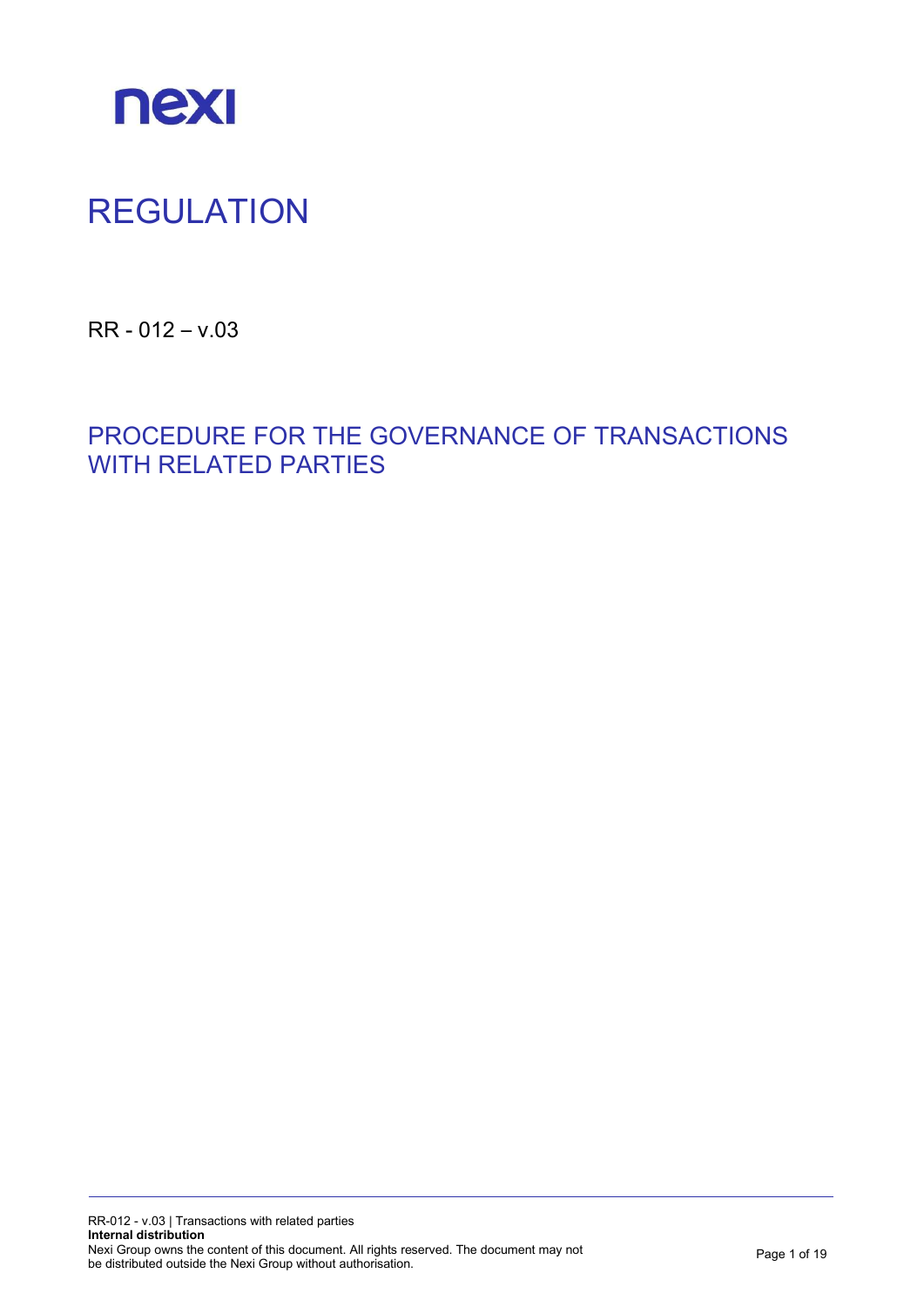

# **COVER**

| <b>Title</b>             | Procedure for the governance of transactions with<br>related parties |
|--------------------------|----------------------------------------------------------------------|
| <b>Classification</b>    | Regulation                                                           |
| Document code            | RR-012                                                               |
| <b>Approved by</b>       | Nexi SpA Board of Directors                                          |
| <b>Approval date</b>     | 10-06-2021                                                           |
| Date of entry into force | 01-07-2021                                                           |

# UPDATES

| <b>Version</b> | Date       | Code   | <b>Updates</b>                       |
|----------------|------------|--------|--------------------------------------|
|                | 01-07-2021 | RR-012 | Update due to organisational changes |
|                | 22-06-2020 | RR-012 | Update due to organisational changes |
|                | 16-04-2019 | RR-012 | Regulation, first issue              |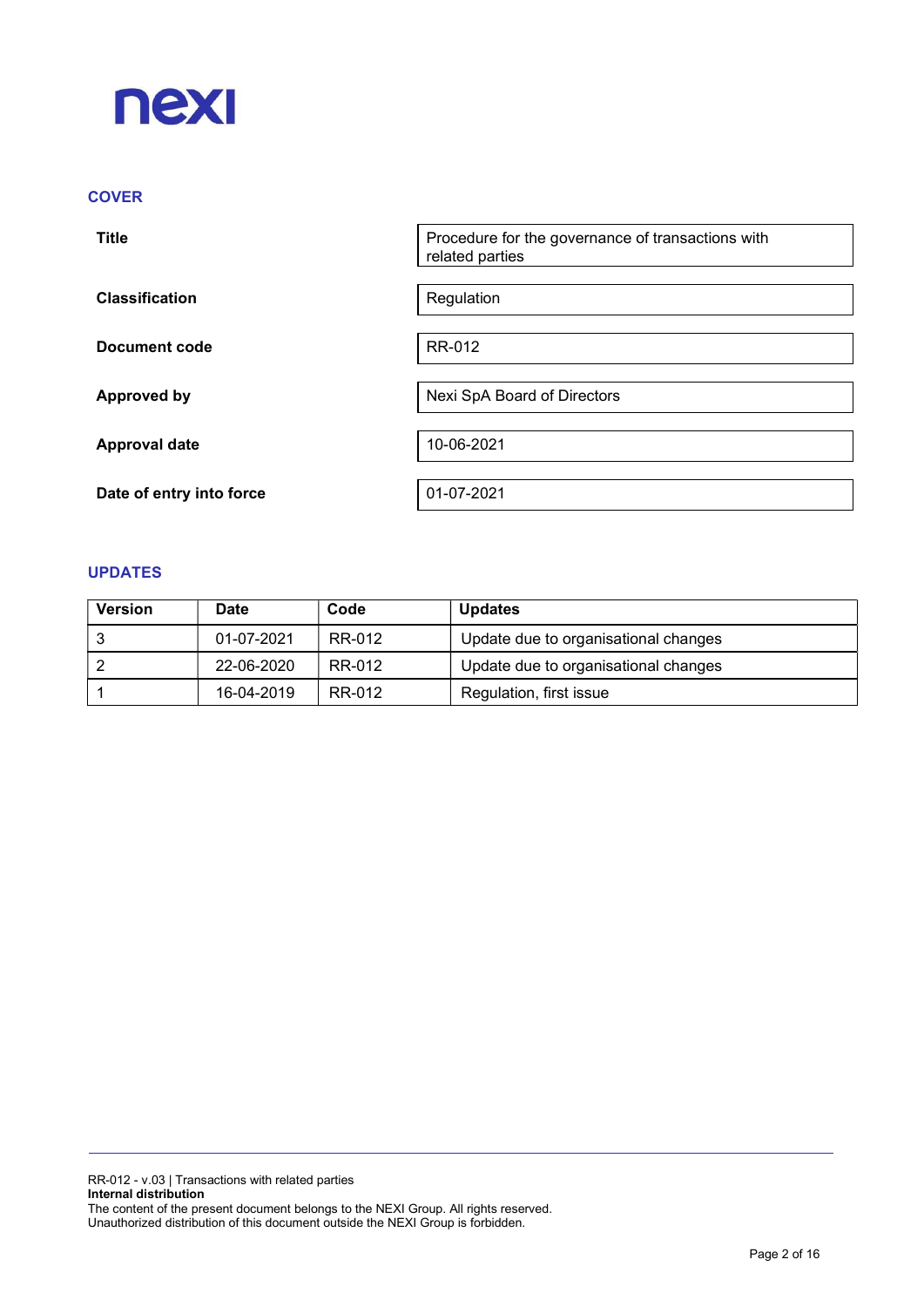

# TABLE OF CONTENTS

| 1              |                                                                                  |  |
|----------------|----------------------------------------------------------------------------------|--|
| $\mathbf{2}$   |                                                                                  |  |
| 3              |                                                                                  |  |
| 4              |                                                                                  |  |
| 5              | <b>IDENTIFICATION OF TRANSACTIONS WITH RELATED PARTIES OF GREATER AND LESSER</b> |  |
| 6              |                                                                                  |  |
| $\overline{7}$ | PRELIMINARY PHASE OF THE TRANSACTION AND DISCLOSURE TO THE RELATED PARTIES       |  |
| 8              |                                                                                  |  |
| 9              |                                                                                  |  |
| 10             | TRANSACTIONS UNDER THE RESPONSIBILITY OF THE SHAREHOLDERS' MEETING  12           |  |
| 11             |                                                                                  |  |
| $12 \,$        |                                                                                  |  |
| 13             |                                                                                  |  |
| 14             |                                                                                  |  |
| 15             |                                                                                  |  |
| 16             |                                                                                  |  |
|                |                                                                                  |  |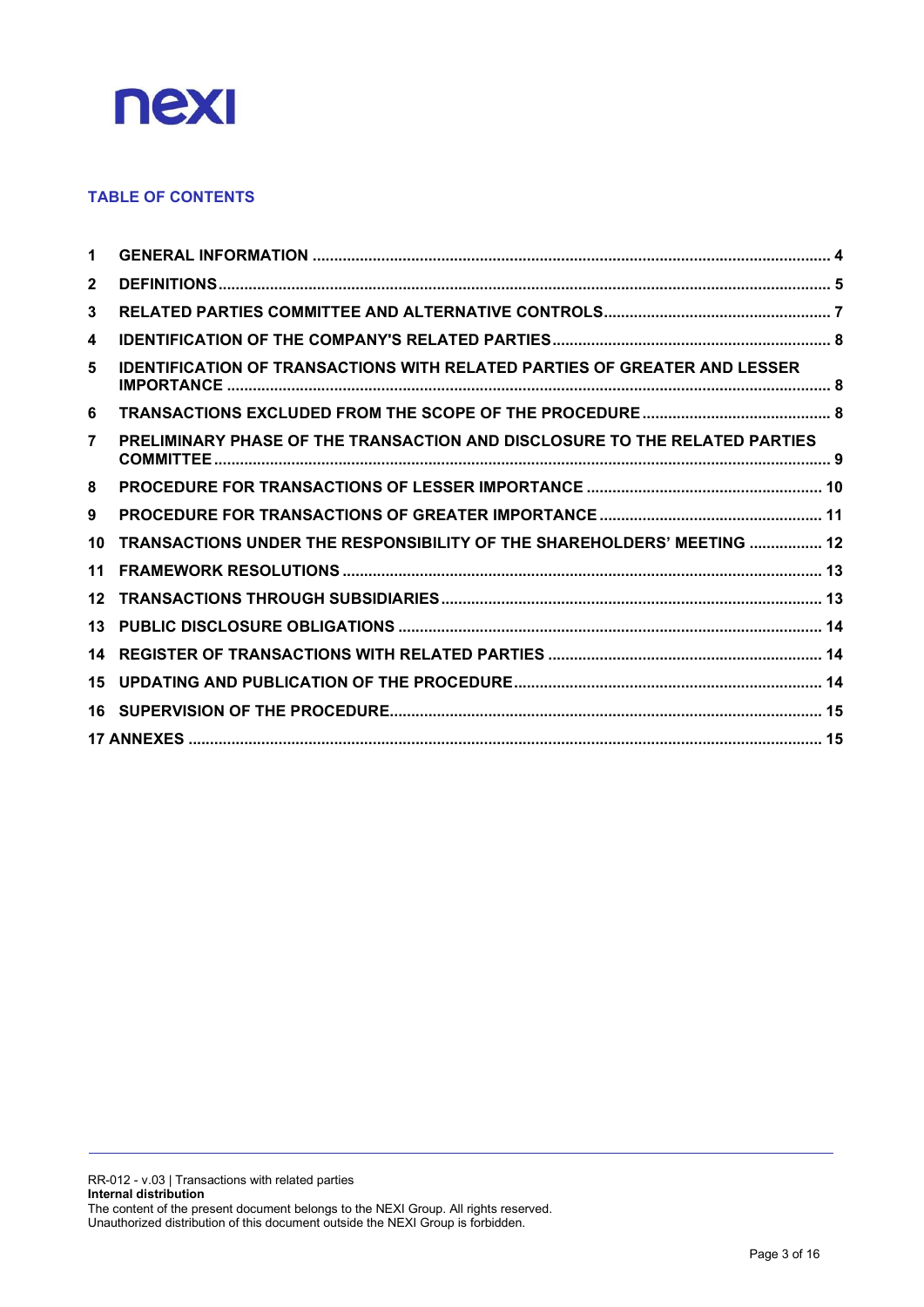

# 1 GENERAL INFORMATION

- 1.1 This procedure (the "Procedure") has been introduced by Nexi S.p.A. ("Nexi" or the "Company") in implementation of article 2391-bis of the Italian Civil Code and the regulation containing provisions on related party transactions, introduced by CONSOB pursuant to resolution no. 17221 of 12 March 2010 as amended and supplemented (the "RPT Regulation" or "CONSOB Regulation"), above all taking into account the instructions and explanations provided by CONSOB in Communication no. DEM/10078683 of 24 September 2010.
- 1.2 The Procedure establishes the rules for the approval and execution of Transactions with Related Parties (as defined hereunder) introduced by Nexi, either directly or through subsidiaries, in order to ensure the transparency and substantial and procedural correctness of these transactions.
- 1.3 The Procedure was approved by Nexi's Board of Directors on [8] March 2019, with the favourable opinion of the Related Parties Committee (as defined hereunder), issued pursuant to article 4, subsection 3 of the RPT Regulation as subsequently amended pursuant to resolution of Nexi's Board of Directors on [●] 2021, again with the favourable opinion of the Related Parties Committee.
- 1.4 The Procedure came into force on the date of commencement of trading of the Company shares on the Mercato Telematico Azionario (MTA), organised and managed by Borsa Italiana S.p.A.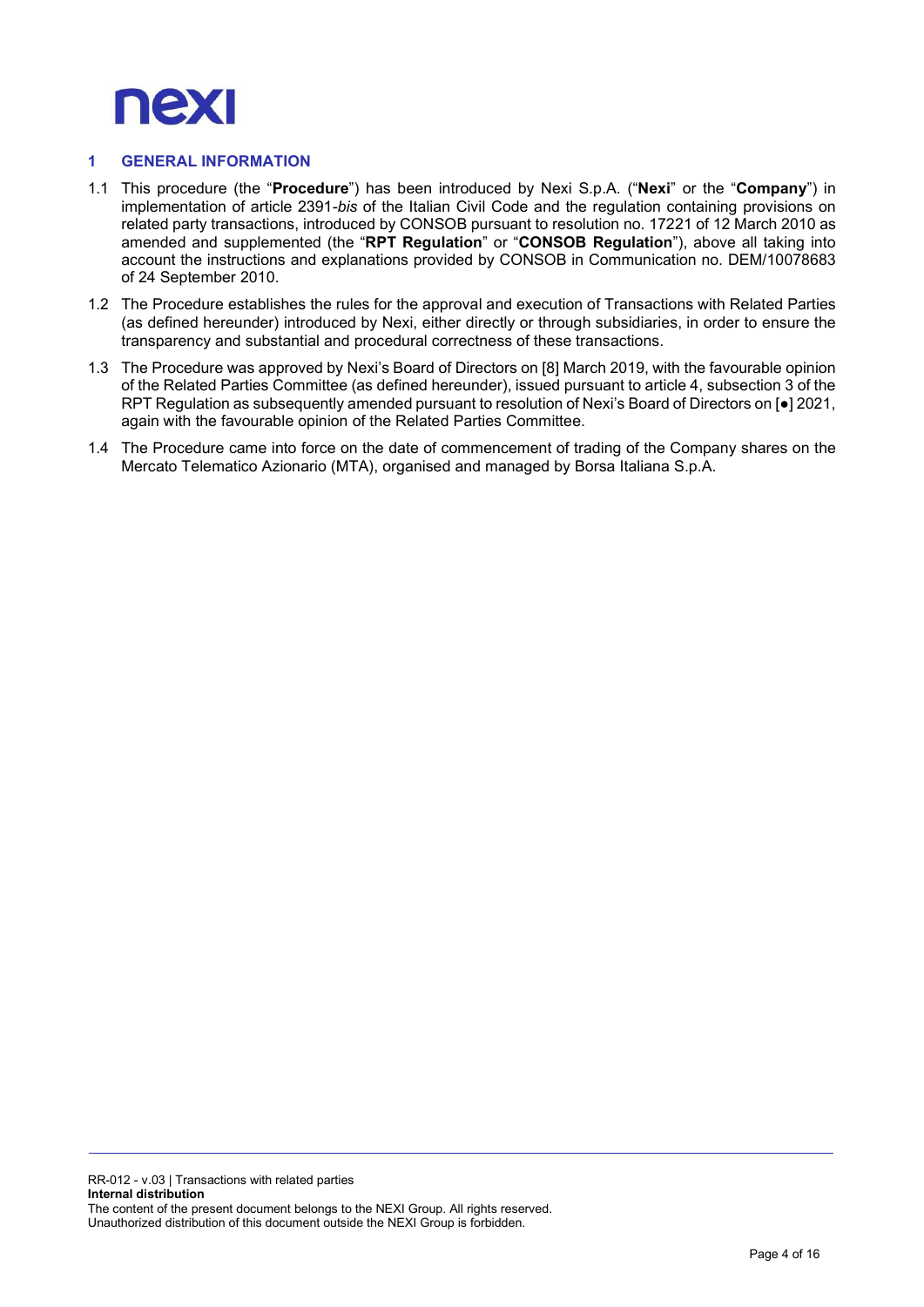

# 2 DEFINITIONS

The main terms used in this Procedure and definitions are specified below. Unless otherwise specified, the terms and definitions shall have the meanings set forth below. Any other terms used in the Procedure shall have the meanings given to them and indicated in the text or, where applicable, by the RPT Regulation.

| <b>Directors Involved in</b><br>the Transaction             | Nexi's Directors who have interests in the Transaction with Related Parties, on<br>their own behalf or on behalf of third parties, in conflict with the interests of the<br>Company.                                                                 |
|-------------------------------------------------------------|------------------------------------------------------------------------------------------------------------------------------------------------------------------------------------------------------------------------------------------------------|
| Independent<br><b>Directors</b>                             | Nexi's Directors who meet the independence requirements set forth by article 148,<br>subsection 3, of the Consolidated Law on Finance and the Corporate Governance<br>Code that Nexi has adopted and complies with.                                  |
| Independent<br><b>Unrelated</b><br><b>Directors</b>         | The Independent Directors other than the counterparty of a given Transaction<br>and Related Parties.                                                                                                                                                 |
| <b>Related Parties</b><br><b>Committee or</b>               | The Committee specified on paragraph 3 below.                                                                                                                                                                                                        |
| Independent<br>Expert(s)                                    | The Independent Experts specified on paragraph 3.12 below.                                                                                                                                                                                           |
| <b>Related Party</b><br>Transaction(s) or<br>Transaction(s) | The Transactions defined as such by international accounting standards used in<br>accordance with the procedure specified by article 6 of Regulation (EC) no.<br>1606/2002 in forcefrom time to time <sup>1</sup> .                                  |
| <b>Low Value</b><br><b>Transactions</b>                     | The Transactions specified by paragraph 6.1, (a) hereunder.                                                                                                                                                                                          |
| <b>Transactions of</b><br><b>Greater Importance</b>         | The Transactions specified by paragraph 5.1 hereunder.                                                                                                                                                                                               |
| <b>Transactions of</b><br><b>Lesser Importance</b>          | The Transactions specified by paragraph 5.2 hereunder.                                                                                                                                                                                               |
| <b>Ordinary Transactions</b>                                | The Transactions specified by paragraph 6.1, (e) hereunder.                                                                                                                                                                                          |
| <b>Delegated Body</b>                                       | The party or body which, on the basis of the delegations and powers in force from<br>time to time, authorises/executes the Transaction.                                                                                                              |
| <b>Related Parties</b>                                      | For purposes of this Procedure, Nexi's Related Parties are defined as such by the<br>international accounting standards used in accordance with the procedure<br>specified by article 6 of Regulation (EC) no. 1606/2002 in force from time to time. |
| <b>Alternative Controls</b>                                 | The persons or entities to which duties and responsibilities for Transactions with<br>Related Parties are assigned, in the cases indicated by paragraph 3.4 hereunder.                                                                               |

RR-012 - v.03 | Transactions with related parties Internal distribution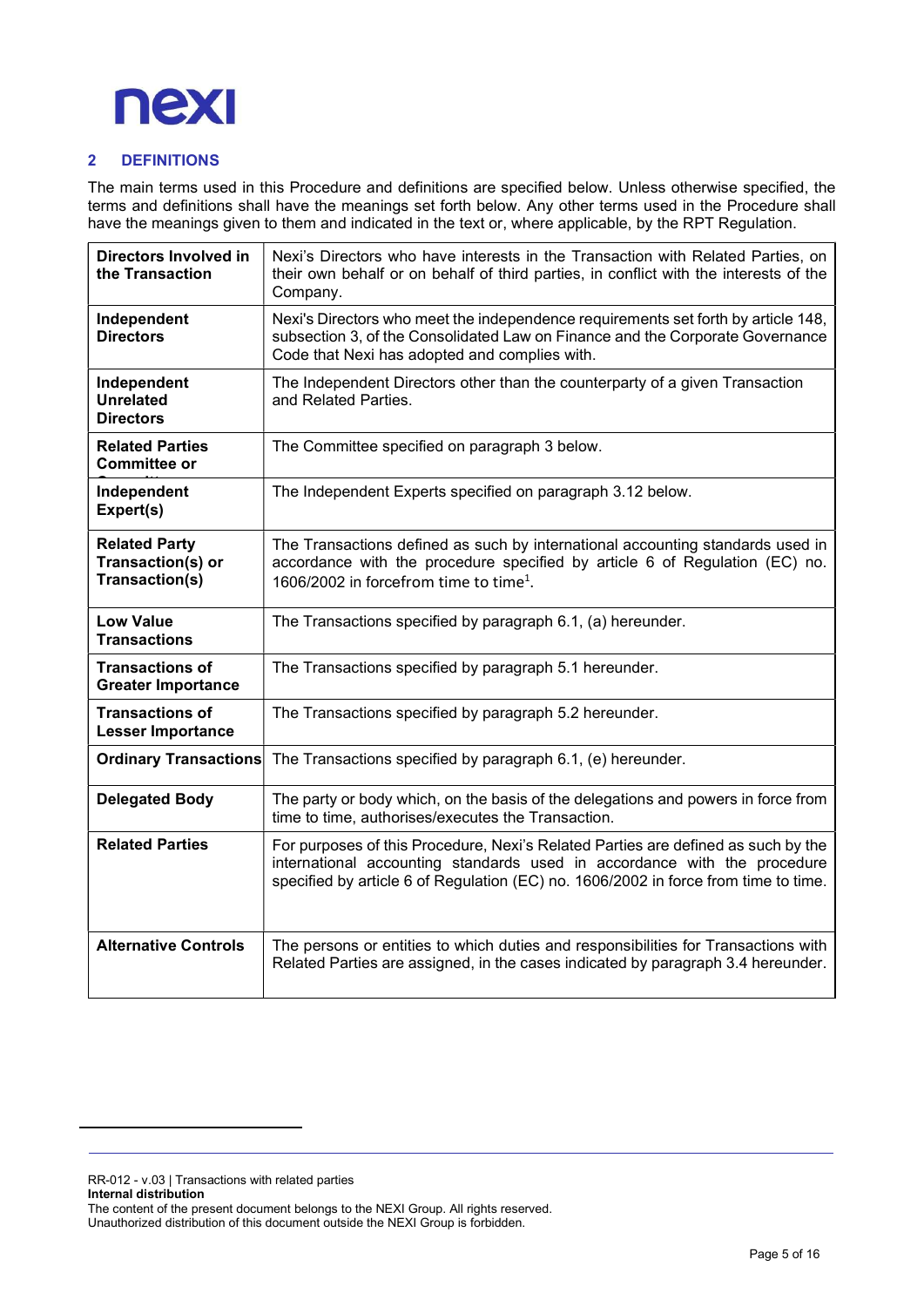

| <b>Operational Manager</b><br>of RPT                                                              | The Manager in charge of preparing the company's financial reports, with the<br>assistance of Corporate & Regulatory Affairs, which is the corporate department<br>that establishes the Related Parties, the Transactions with Related Parties and<br>controls the information flows with the Managers of Transactions and corporate<br>bodies.<br>Referring to the Transactions of the Subsidiaries, the Manager in charge can<br>identify the Subsidiaries for which it is necessary to set up a decentralised<br>Operational Manager of RPT (Decentralised Operational Manager of RPT). This<br>latter decentralised Operational Manager of RPT should perform, under its<br>responsability and with the support of the Operational Manager of RPT, all the<br>tasks required in this procedure referring to all the transactions of the subsidiaries.<br>This should be done by providing to the Manager in charge all the information<br>required to fulfil with the provisions given.<br>The corporate bodies in charge of the subsidiaries identify the decentralized<br>Operational Manager of RPT. |
|---------------------------------------------------------------------------------------------------|-------------------------------------------------------------------------------------------------------------------------------------------------------------------------------------------------------------------------------------------------------------------------------------------------------------------------------------------------------------------------------------------------------------------------------------------------------------------------------------------------------------------------------------------------------------------------------------------------------------------------------------------------------------------------------------------------------------------------------------------------------------------------------------------------------------------------------------------------------------------------------------------------------------------------------------------------------------------------------------------------------------------------------------------------------------------------------------------------------------|
| <b>Register of Related</b><br><b>Parties or Register</b>                                          | The Register in which Related Parties are registered, as specified by paragraph 4<br>below.                                                                                                                                                                                                                                                                                                                                                                                                                                                                                                                                                                                                                                                                                                                                                                                                                                                                                                                                                                                                                 |
| <b>Register of</b><br><b>Transactions with</b><br><b>Related Parties or</b><br><b>Register of</b> | The Register in which Transactions with Related Parties of Greater and Lesser<br>Importance are registered, as specified by paragraph 14 below.                                                                                                                                                                                                                                                                                                                                                                                                                                                                                                                                                                                                                                                                                                                                                                                                                                                                                                                                                             |
| <b>RPT Regulation or</b><br><b>CONSOB Regulation</b>                                              | The Regulation containing the provisions concerning Transactions with Related<br>Parties, introduced by CONSOB with resolution no. 17221 of 12 March 2010 as<br>amended and supplemented.                                                                                                                                                                                                                                                                                                                                                                                                                                                                                                                                                                                                                                                                                                                                                                                                                                                                                                                   |
| <b>Manager of the</b><br><b>Transaction</b>                                                       | The manager of the individual Transaction with Related Parties of the Company<br>and the subsidiaries thereof in accordance with the provisions of the Company's<br>internal regulations.                                                                                                                                                                                                                                                                                                                                                                                                                                                                                                                                                                                                                                                                                                                                                                                                                                                                                                                   |
| <b>Unrelated</b><br><b>Shareholders</b>                                                           | Parties who have voting rights other than the counterparty of a given Transaction,<br>and parties related to both the counterparty of a specific Transaction and the<br>Company.                                                                                                                                                                                                                                                                                                                                                                                                                                                                                                                                                                                                                                                                                                                                                                                                                                                                                                                            |
| <b>Consolidated Law on</b><br><b>Finance</b>                                                      | Italian Legislative Decree no. 58 of 24 February 1998 as amended and<br>supplemented.                                                                                                                                                                                                                                                                                                                                                                                                                                                                                                                                                                                                                                                                                                                                                                                                                                                                                                                                                                                                                       |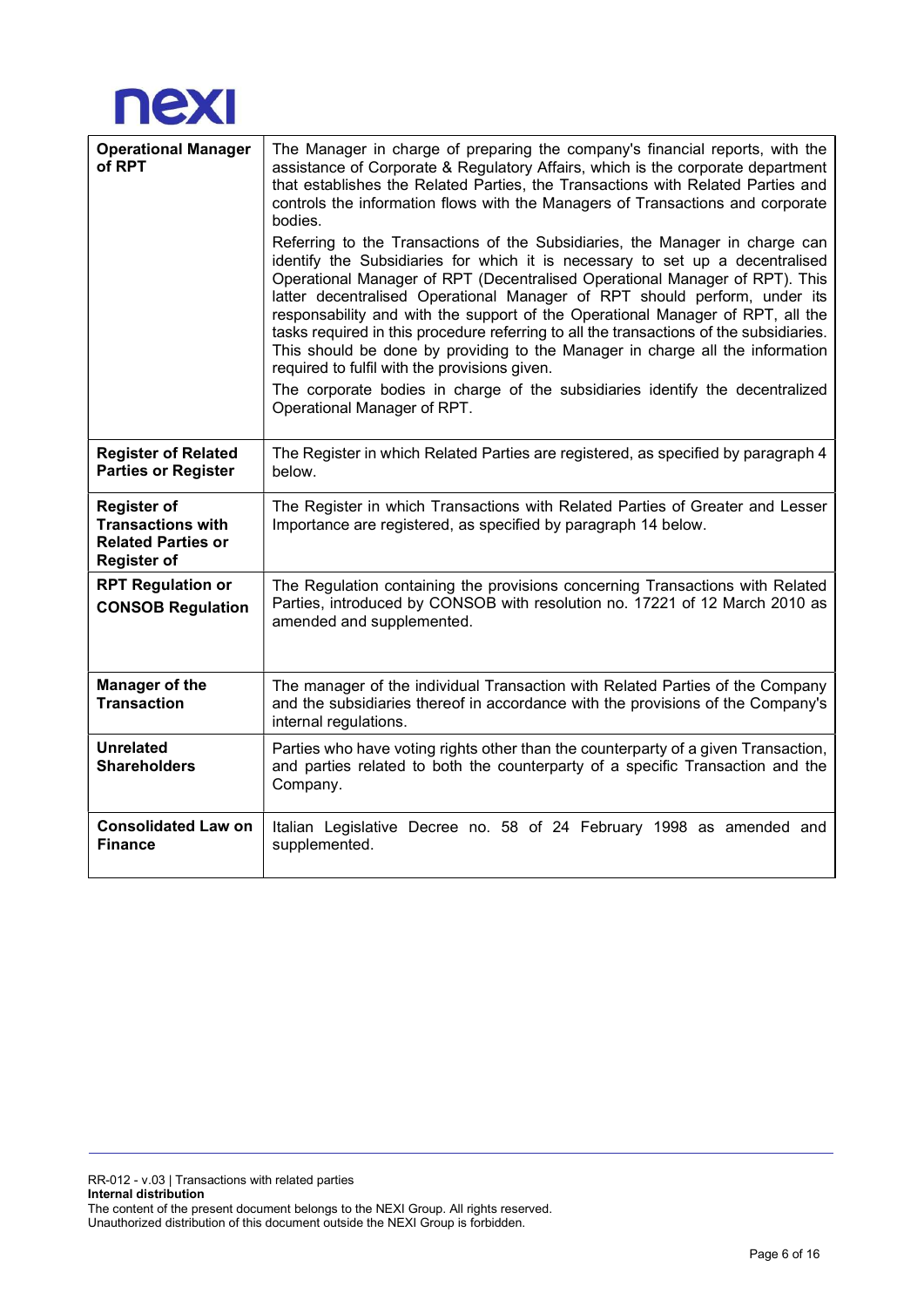

## 3 RELATED PARTIES COMMITTEE AND ALTERNATIVE CONTROLS

- 3.1 The Board of Directors of the Company creates a Related Parties Committee, consisting of 3 Independent and non-executive Directors, appointed by Nexi's Board of Directors.
- 3.2 Before issuing the opinion specified by paragraphs 8 and 9 below, the Related Parties Committee promptly ascertains whether all the members of the Committee are parties different to the counterparty to a specific Transaction and its Related Parties.
- 3.3 The Committee may make this assessment with the assistance of Corporate & Regulatory Affairs.
- 3.4 If for a specific Transaction one or more members of the Committee are the counterparty of the Transaction or a Related Party to the counterparty of the Transaction (the "Related Director" and the "Related Directors"):

a) the Related Parties Committee shall immediately inform the Operational Manager of RPT of the existence of related party relationships, who then shall inform the Manager of the Transaction and the Board of Directors of the Company; and

b) it is necessary to use the control entities described by the following subsections of this paragraph, that are introduced to protect the substantive correctness and fairness of Transactions of Greater or Lesser Importance (the "Alternative Controls").

- 3.5 If one of the members of the Related Parties Committee is a Related Director, the remaining two Independent Unrelated Directors of the Committee will carry out the activities provided by this Procedure; in this case the opinion should be unanimous.
- 3.6 If two members of the Related Parties Committee qualify as Related Directors, the activities of the Committee, as provided by this Procedure, shall be performed by the member of the Committee who qualifies as an Independent Unrelated Director, together with the most senior Independent Unrelated Director who is not a member of the Committee (if any).
- 3.7 If all the members of the Related Parties Committee qualify as Related Directors, the activities of the Committee, as provided by this Procedure, shall be carried out by the Board of Statutory Auditors, provided that the majority of its members do not qualify as Related Parties of the specific Transaction.
- 3.8 If it is not possible to use the Alternative Controls described by the above paragraphs, the activities of the Committee shall be performed by an independent expert appointed by the Board of Directors from experts of proven professionalism and experience in the matters in question, subject to the verification of independence and absence of conflicts of interest thereof.
- 3.9 The Related Parties Committee or, as the case may be, the persons or entities who replace the Committee as Alternative Controls pursuant to this paragraph 3, perform the duties provided by applicable law and this Procedure.
- 3.10 The members of the Related Parties Committee remain in office until they resign, go out of office as directors or fail to meet the requirements of independence.
- 3.11 If the Board of Directors has not already done so when appointing the Related Parties Committee, the members of the Related Parties Committee shall elect one of their members as Chairman, who shall coordinate the Committee's activities in accordance with applicable regulations.
- 3.12 In carrying out the activities envisaged by the Procedure, the Related Parties Committee or, as the case may be, the persons or entities replacing the Committee as Alternative Controls pursuant to the provisions of this paragraph 3 may be assisted at the Company's expense - should they consider it necessary or appropriate - by one or more independent experts of their choice, having the necessary professionalism and experience in the matters in question (the "Independent Experts"). The Related Parties Committee or the Alternative Controls, as the case may be, shall firstly ensure that the Independent Experts comply with the independence requirements, taking into account the relationships mentioned by paragraph 2.4 of Annex 4 attached to the RPT Regulation.
- 3.13 The Independent Expert selected should issue a statement confirming its independence at the time of its appointment, indicating any economic, equity and financial relationships with (i) the related party,

RR-012 - v.03 | Transactions with related parties Internal distribution

The content of the present document belongs to the NEXI Group. All rights reserved.

Unauthorized distribution of this document outside the NEXI Group is forbidden.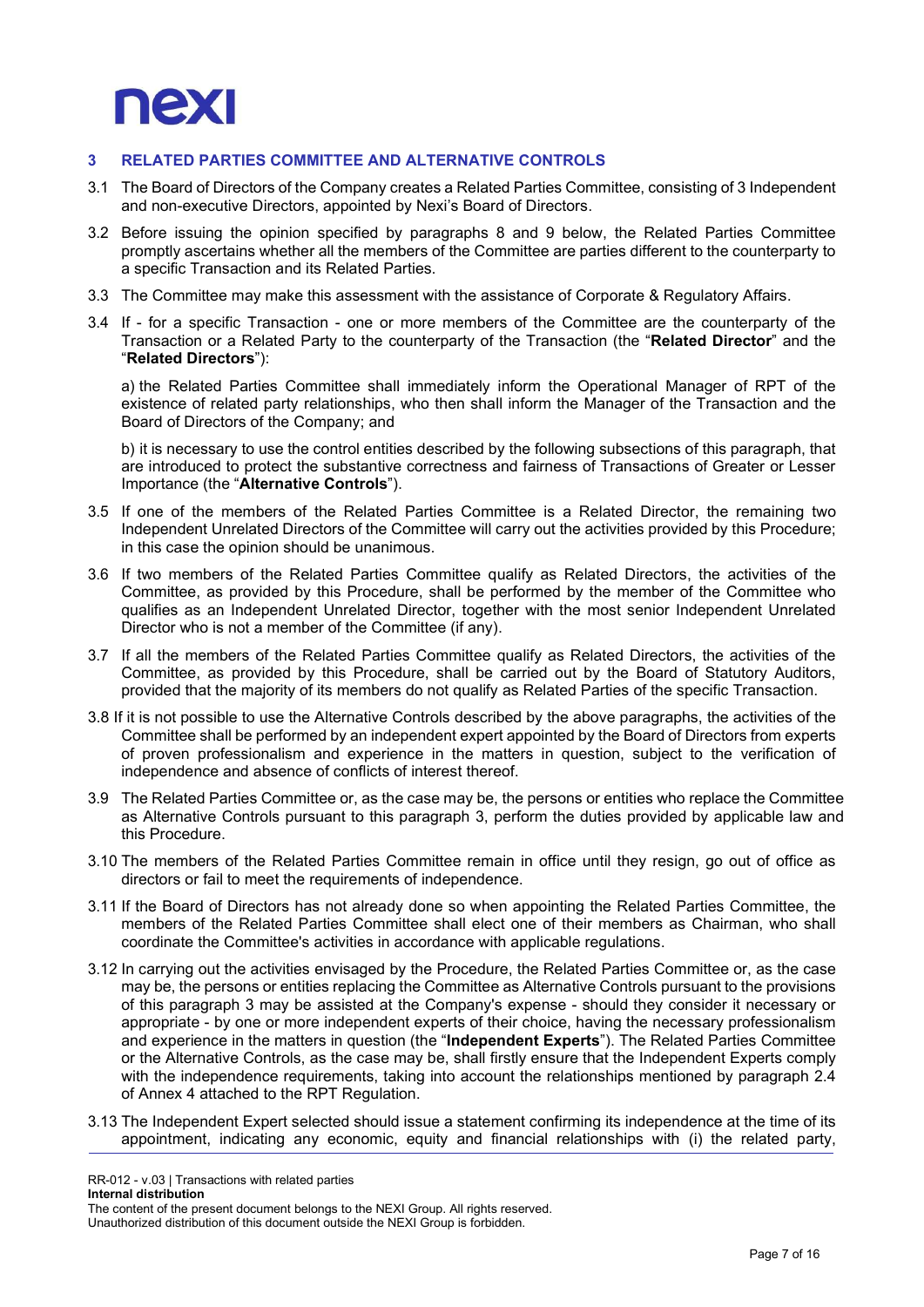

subsidiaries of the related party, the parties that control the latter, companies that are under the joint control of the latter, as well as the directors of the above companies; and with (ii) the Company, the subsidiaries thereof, the parties that control the Company, the companies under the joint control of Nexi and/or the directors of the above companies, stating the reasons why such relationships are not relevant for the purposes of the independence opinion.

#### 4 IDENTIFICATION OF THE COMPANY'S RELATED PARTIES

- 4.1 For the purposes of applying this Procedure, according to the information received or already available, the Company shall identify its Related Parties and draw up a list thereof.
- 4.2 Nexi establishes the Register of Related Parties, in which the Related Parties, as defined by paragraph 2 above, are entered.
- 4.3 The Register of Related Parties, which is stored in electronic format, is prepared and updated by the Operational Manager of RPT. The Register is also stored in compliance with the current privacy law.
- 4.4 Nexi's Corporate & Regulatory Affairs department will inform each director and standing auditor in writing, including the other managers of Nexi who have strategic responsibilities, the entity controlling Nexi and anyone who holds an investment in Nexi important enough to allow it to exercise significant influence over the latter, that the entry in the Register has been made, at the same time requesting (i) from each person concerned the initial transmission of data about close family members, the entities that they or close family members control, even jointly, and (ii) from the entity that controls Nexi the details of the entities over which it exercises a significant influence, including those entities in which it holds, directly or indirectly, a significant share, in any case no less than 20%, of the voting rights and the entities in which it covers a position as manager with strategic responsibilities, where the relevant terms are intended according to the definitions of the international accounting standards used on the basis of the procedure specified by article 6 of Regulation (EC) no. 1606/2002 applicable from time to time.
- 4.5 The directors and standing auditors, as well as Nexi's managers with strategic responsibilities and the entity that controls Nexi, shall promptly notify Nexi's Corporate & Regulatory Affairs department of any significant changes to the data communicated, in order to correctly identify the Related Parties thereof.
- 4.6 All the departments of the Company and its subsidiaries are required to communicate to the Operational Manager of RPT any new circumstances - such as, the acquisition of shareholdings, the signing of contracts or the revision of existing contracts - which may imply changes to the data entered in the Register.
- 4.7 The list of Related Parties shall be promptly updated in the cases described by paragraphs 4.5 and 4.6 above and when new Related Parties are identified and shall, in any case, be checked and updated at least once every six months according to the information available.

#### 5 IDENTIFICATION OF TRANSACTIONS WITH RELATED PARTIES OF GREATER AND LESSER IMPORTANCE

- 5.1 Transactions of Greater Importance: for purposes of this Procedure, these are Transactions with Related Parties in which at least one of the relevance ratios specified by Annex 1 attached to this Procedure, that are applicable according to the specific Transaction, is above the thresholds specified therein.
- 5.2 Transactions of Lesser Importance: for the purposes of this Procedure, these are Transactions with Related Parties different to Transactions of Greater Importance and Low Value Transactions.
- 5.3 For purposes of identifying Transactions of Greater Importance, the Manager in charge of preparing the Company's financial reports is the person designated to calculate and update the threshold values relating to the relevant ratios specified by Annex 1 attached to this Procedure.

## 6 TRANSACTIONS EXCLUDED FROM THE SCOPE OF THE PROCEDURE

6.1 Without prejudice to the mandatory provisions of the RPT Regulation and the law on disclosure and transparency, the following Related Party Transactions are excluded from the scope of this Procedure -

RR-012 - v.03 | Transactions with related parties

Internal distribution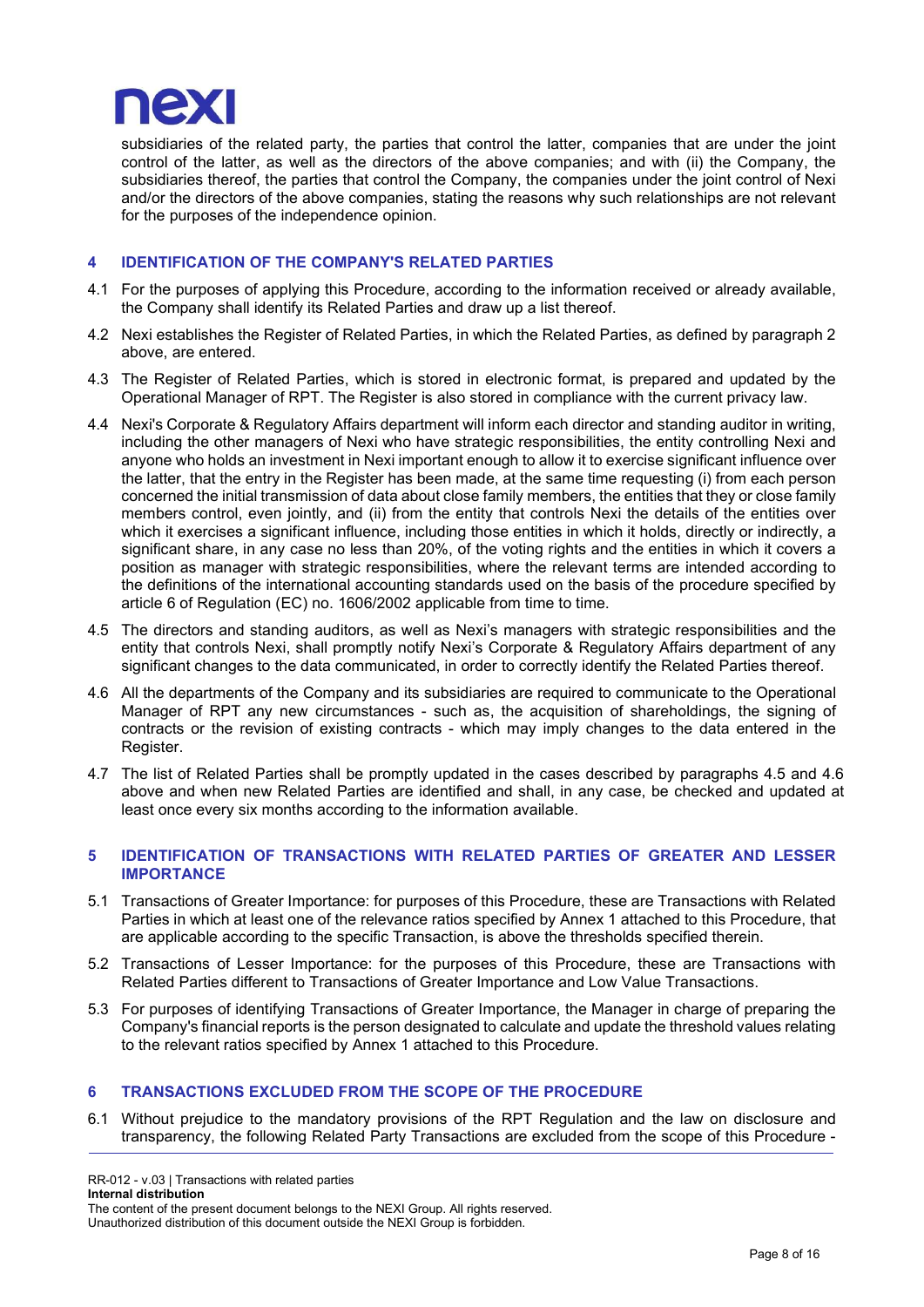

in addition to the Transactions specified by article 13, subsections 1, 1-bis and 4 of the CONSOB Regulation, even when they are Transactions carried out through subsidiaries (the "Excluded Transactions"):

- a) transactions which, individually, have a value of no more than 100,000 euro (one hundred thousand) if the Related Party is a natural person, or transactions for an amount no more than 500,000 euro (five hundred thousand) if the counterparty is a legal person ("Low Value Transactions");
- b) remuneration plans based on financial instruments approved by the shareholders' meeting pursuant to article 114-bis of the Consolidated Law on Finance and related executive transactions;
- c) resolutions, other than those excluded pursuant to article 13, subsection 1 of the CONSOB Regulation, concerning the remuneration of board directors and directors holding special positions as well as executives with strategic functions, provided that: (i) a remuneration policy approved by the shareholders' meeting has been introduced; (ii) a committee consisting exclusively of nonexecutive directors, the majority of whom are independent, has been involved in establishing this policy; and (iv) the remuneration allocated is identified in accordance with this policy and quantified on the basis of criteria that do not involve discretionary assessments;
- d) transactions with or between subsidiaries even jointly controlled by the Company and Transactions with associates of the Company, provided that in the subsidiaries or associates that are counterparties of the Transaction there are no significant interests of other Related Parties of the Company.

For this purpose, the "significant interests" of another Related Party of the Company are intended as interests deriving from relationships involving shareholdings or of a financial nature with the subsidiary or associate of the Company that is the counterparty of a specific Transaction, if the purpose of these relationships is exclusively or primarily that of influencing the choices of the subsidiary or associate in order to satisfy the interests of the Related Party. Significant interests of another Related Party may exist if the Company shares with the subsidiary or associated company one or more executives with strategic responsibilities and these persons, not only merely share positions, but enjoy the benefits of incentive plans based on financial instruments (or in any case variable remuneration) based on the results of the subsidiary or associated company with which the transaction is carried out. In any case, interests arising from the merely sharing of one or more directors or other executives with strategic responsibilities by the Company and its subsidiaries or affiliated companies, are not considered to be significant interests;

- e) Transactions that fall under ordinary business and related financial activities of the Company or the subsidiary through which the Company carries out the transaction, at terms similar to those usually applied to unrelated parties for transactions of a similar kind, size and involving a similar risk, or based on regulated tariffs or imposed prices or applied to parties with which the Company is obliged by law to enter into contracts at a specific price ("Ordinary Transactions");
- f) Urgent transactions that do not fall under the competence of the shareholders' meeting or do not have to be approved thereby, subject to the introduction of a specific clause in the articles of association and compliance with the requirements of article 13, subsection 6 of the RPT Regulation.

## 7 PRELIMINARY PHASE OF THE TRANSACTION AND DISCLOSURE TO THE RELATED PARTIES **COMMITTEE**

- 7.1 The Manager of the Transaction who intends to carry out a transaction should first ascertain whether the counterparty of that transaction is a Related Party, and entered as such in the Register.
- 7.2 If the transaction is with a Related Party, the Manager of the Transaction shall also assess the importance of the transaction, if any, for the purposes of this Procedure and whether or not it falls under the Excluded Transactions.
- 7.3 If the Manager of the Transaction has ascertained that the counterparty of the transaction is entered in the Register of Related Parties (or if this is not certain), the Manager shall promptly inform the Operational Manager of RPT.

RR-012 - v.03 | Transactions with related parties Internal distribution The content of the present document belongs to the NEXI Group. All rights reserved. Unauthorized distribution of this document outside the NEXI Group is forbidden.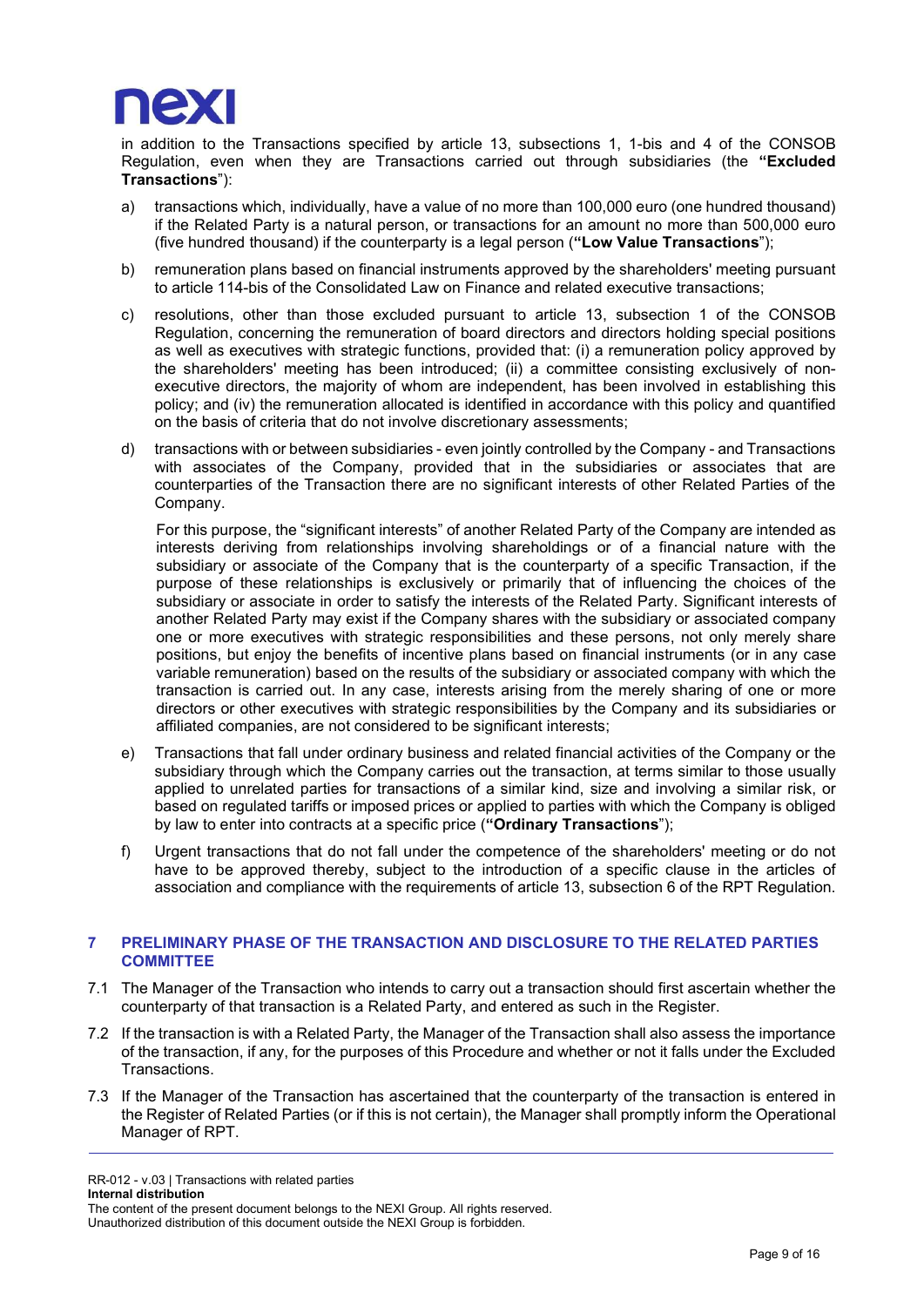

- 7.4 The Operational Manager of RPT or the decentralised Operational Manager of RPT shall in case check:
	- whether the transaction is a Transaction with a Related Party;
	- whether the Transaction falls under the Excluded Transactions and, in particular, whether the Transaction qualifies as an Ordinary Transaction, and, for the Transactions described by paragraph 6 (d) above, that the other Related Parties of the Company have no significant interests;
	- if the Transaction implements a framework resolution or is part of consistent transactions or of transactions carried out for a shared purpose, as better specified by paragraph 11 hereunder;
	- whether the Transaction qualifies as a Transaction of Greater or Lesser Importance.
- 7.5 If the identification of a Related Party or the assessment of the nature of a transaction is controversial, the Operational Manager of RPT will submit the matter to the Related Parties Committee.
- 7.6 The Operational Manager of RPT or the decentralised Operational Manager of RPT shall inform the Manager of the Transaction in writing without delay of the outcome of the assessment described by paragraph 7.4 above, specifying the nature of the transaction and providing objective evidence of the outcome of the assessment.
- 7.7 If the transaction qualifies as a Transaction of Lesser Importance, or as a Transaction of Greater Importance, but does not qualify as an Excluded Transaction or as a transaction implementing a framework resolution pursuant to paragraph 11 hereunder, the Operational Manager of RPT shall commence the procedure provided by paragraphs 8 and 9 below, respectively, duly informing the Manager of the Transaction.
- 7.8 The Operational Manager of RPT will keep records of the results of the assessment specified by paragraph 7.4 above and of the communications sent to the Manager of the Transaction and the Related Parties Committee.
- 7.9 In case of derogation from the publication obligations provided for Transactions of Greater Importance pursuant to Article 5, paragraphs 1 to 7 of the RPT Regulation, without prejudice to the provisions of article 17 of Regulation (EU) no. 596/2014 and article 5, subsection 8 of the RPT Regulation, if an Ordinary Transaction carried out by the Company (directly or through Subsidiaries) with Related Parties of the Company is a Transaction of Greater Importance, the Company shall inform Consob and, through the Internal Control of RPT, the Related Parties Committee, within the deadline specified by article 5, subsection 3, of the RPT Regulation, of the counterparty, the subject matter and the consideration of the Transaction that benefited from the exclusion as well as the reasons why the Transaction is considered to be Ordinary and carried out at market-equivalent or standard conditions, providing objective evidence thereof.
- 7.10 On the basis of the information received in accordance with paragraph above, the Related Parties Committee assesses, at least once every six months, that the exemption terms have been applied correctly to Ordinary Transactions of Greater Importance, checking, in particular, for this purpose, the relevance of the subject matter of the Transactions with respect to the activities of the Nexi Group, the recurring nature of the type of Transaction in question in the activities of the Company or Group, the contractual terms and conditions of the Exempted Transactions, above all taking into account the characteristics of the consideration, the type of counterparty and the times of execution of the Transactions. If, upon completion of the periodic verification procedures specified by this paragraph, the Related Parties Committee finds that the process and/or criteria for evaluating Ordinary Transactions of Greater Importance for the purpose of applying the relevant exemption terms should be improved and/or modified, it shall submit its instructions and suggestions to the Internal Control of RPT, that shall take these into account when assessing similar cases in the future.

# 8 PROCEDURE FOR TRANSACTIONS OF LESSER IMPORTANCE

8.1 Transactions of Lesser Importance, that do not fall under the purview of the shareholders' meeting or do not require the approval therefore, shall be approved by the Delegated Body, after obtaining the nonbinding opinion complete with reasons of the Related Parties Committee on the interest of the Company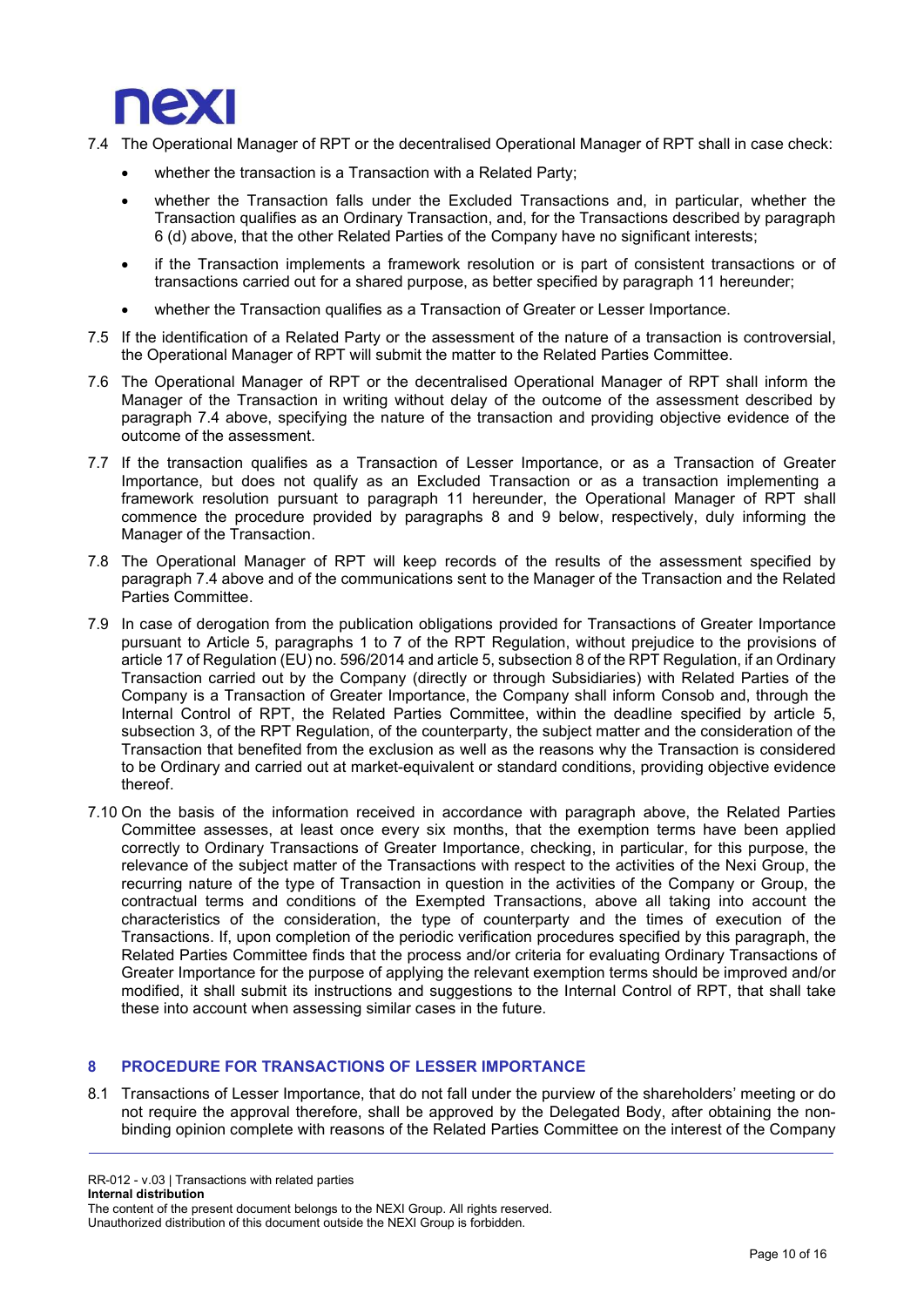

to carry out the Transaction and the convenience and substantial fairness of the terms.

- 8.2 If the Transaction of Lesser Importance is decided by the Board of Directors, for any reason whatsoever, including the case described by article 2391 of the Italian Civil Code, the Directors Involved in the Transaction shall abstain from voting on the related resolutions, even though their presence is counted in the quorum of the meeting provided by law or the articles of association.
- 8.3 For the opinion of the Related Parties Committee, the Manager of the Transaction shall forward to the Related Parties Committee, well in advance, through the Operational Manager of RPT, complete and appropriate information about the Transaction of Lesser Importance. In particular, this information should be related to the type of relationship, the main terms and conditions of the Transaction, the times, the reasons for which the Transaction is carried out and any risk for the Company.
- 8.4 If the Related Parties Committee considers it to be necessary or appropriate, the Committee may, at the Company's expense, use the services of one or more Independent Experts to whom the provisions of paragraphs 3.12 and 3.13 of this Procedure apply.
- 8.5 The opinion of the Related Parties Committee should be issued in good time for the approval of the Transaction of Lesser Importance. This opinion will then be forwarded to the Operational Manager of RPT, together with the opinion, fairness opinion, report or similar document produced by the Independent Experts.
- 8.6 The Manager of the Transaction shall forward to the Delegated Body, through the Operational Manager of RPT and in good time for the approval, complete and appropriate information about the Transaction of Lesser Importance, indicating the result of the preliminary stage, the type of relationship, the main terms and conditions and the times of the Transaction, the assessment procedure followed, the reasons for the Transaction, any risks for the Company, and a copy of the opinion of the Related Parties Committee specified by paragraph 8.3 above and any other opinions issued in relation to the Transaction.
- 8.7 The Transactions of Lesser Importance should be approved in writing; the minutes or the decision, in the case of a sole director, should give the reasons of the Company's interest in carrying out the Transaction, and the substantive correctness and fairness of the relevant terms.
- 8.8 Through the Operational Manager of RPT and on the basis of a complete report prepared by the Manager of the Transaction, the Delegated Bodies shall provide information about how Transactions of Lesser Importance are carried out and, in particular, shall provide the details of the counterparties, the consideration and other economic terms and times to the Board of Directors and the Board of Statutory Auditors at least once every three months.
- 8.9 The Operational Manager of RPT files the documents of each Transaction of Lesser Importance, including, for example, the opinion of the Related Parties Committee, the opinion of the Independent Experts, if any, and a copy of the minutes or decision of the Delegated Body and the report forwarded as provided by the above paragraphs. Moreover, each Transaction of Lesser Importance should be entered in the Register of Transactions with Related Parties, as specified by paragraph 14 hereunder.
- 8.10 In the case of Alternative Controls, the provisions of this paragraph 8 relating to the Related Parties Committee shall apply, mutatis mutandis, to such control entities.

## 9 PROCEDURE FOR TRANSACTIONS OF GREATER IMPORTANCE

- 9.1 Transactions of Greater Importance, which do not fall within the competence of the shareholders' meeting or which do not need to be authorised by it, are approved by the Company's Board of Directors, subject to a reasoned favourable opinion of the Related Parties Committee on the Company's interest in carrying out the Transaction, as well as on the convenience and substantial fairness of the relevant conditions.
- 9.2 If there are Directors Involved in the Transaction, without prejudice to article 2391 of the Italian Civil Code, they shall abstain from voting by the Board of Directors on the related resolutions, even though their presence is counted in the quorum of the meeting as provided by law or the articles of association.
- 9.3 In order to permit the Related Parties Committee to prepare an opinion, the Manager of the Transaction - through the Operational Manager of RPT- shall (i) immediately involve the Committee in the negotiation and preliminary stage of each Transaction of Greater Importance, by promptly communicating when the

RR-012 - v.03 | Transactions with related parties Internal distribution

The content of the present document belongs to the NEXI Group. All rights reserved.

Unauthorized distribution of this document outside the NEXI Group is forbidden.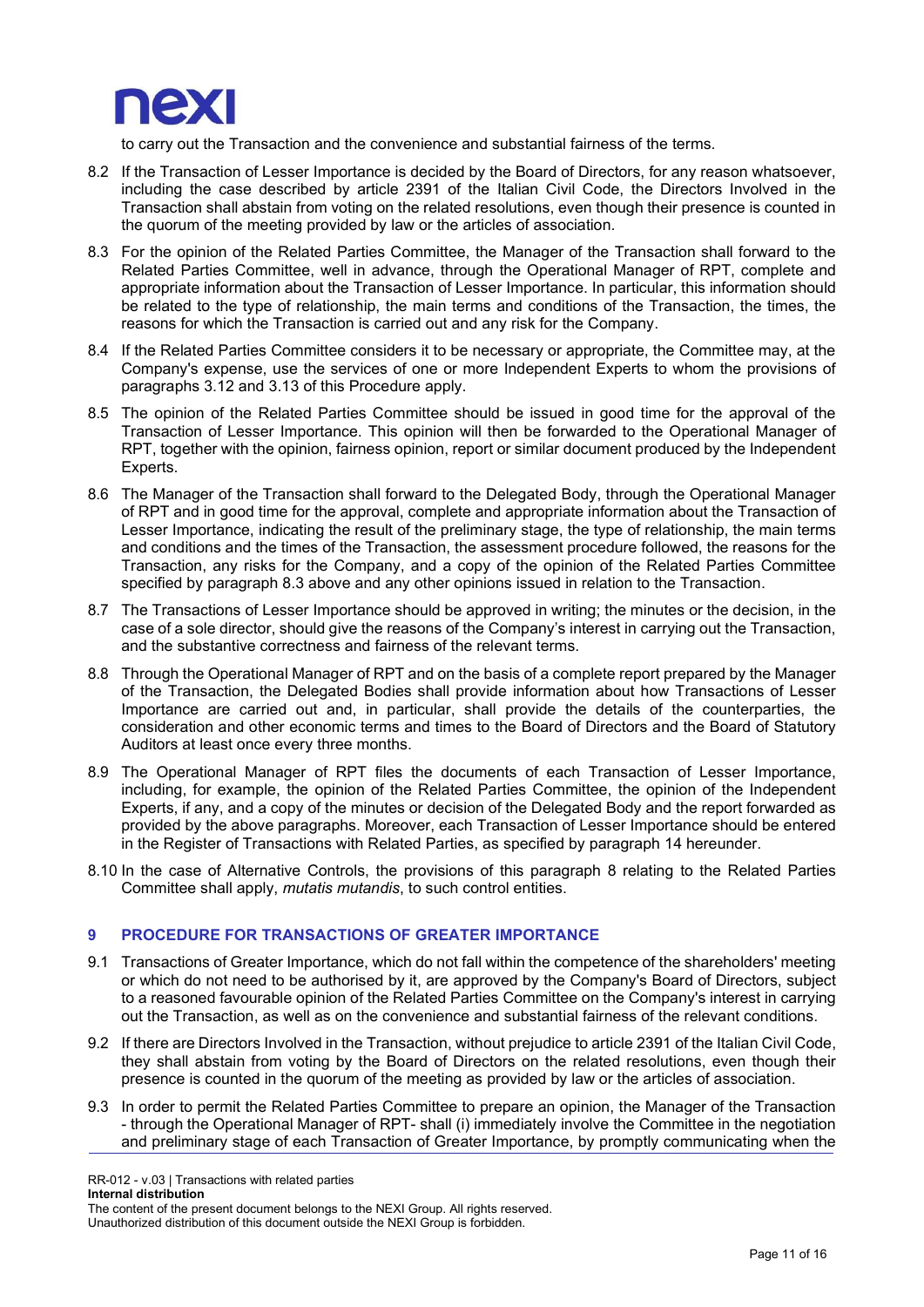

negotiations and/or the preliminary stage are to commence, forwarding to the Committee, or to the member or members delegated by the Committee, complete and updated information on the Transaction and (ii) update the information on the Transaction as appropriate or necessary according to the progress of negotiations. The information should above all concern, the type of the relationship, the main terms and conditions of the Transaction, the times, the reasons for which the Transaction is carried out, and any risks for the Company.

The Committee has the right to ask for information and make observations - directly or through the Operational Manager of RPT- to the Manager of the Transaction and the persons in charge of the negotiations or the preliminary stage.

- 9.4 If the Committee considers it to be necessary or appropriate, the Committee may, at the Company's expense, use the services of one or more Independent Experts to whom the provisions of paragraphs 3.12 and 3.13 of this Procedure shall apply.
- 9.5 The Committee's opinion should be issued in good time for the meeting of the Board of Directors called to approve the Transaction of Greater Importance, together with any fairness opinion, expert opinion or other similar document produced by the Independent Experts.
- 9.6 The Manager of the Transaction shall forward to the Board of Directors, directly or through the Operational Manager of RPT and in good time for the meeting called to approve the Transaction, complete and appropriate information about the Transaction of Greater Importance, indicating the result of the preliminary stage, the type of relationship, the main terms and conditions and the times of the Transaction, the assessment procedure followed, the reasons for the Transaction, any risks for the Company, and a copy of the opinion of the Related Parties Committee specified by paragraph 9.4 above and any other opinions issued in relation to the Transaction.
- 9.7 If the Committee has given an opinion, together with reasons advising against the Transaction or subject to the acceptance of specific conditions, the Board of Directors may: (a) approve the Transaction, provided that the resolution approving the Transaction includes the remarks made by the Committee, or (b) approve the Transaction despite the opinion against the Transaction or, in any case, without taking into account the remarks of the Committee, provided that the Transaction is authorised by the shareholders' meeting, pursuant to article 2364, subsection 1, no. 5) of the Italian Civil Code and in accordance with the provisions of paragraph 10.3 below, or (c) not proceed with the Transaction.
- 9.8 The minutes of the resolutions approving Transactions of Greater Importance should contain the reasons for the Company's interest in carrying out the Transaction, and the substantive correctness and fairness of the relevant terms.
- 9.9 Through the Operational Manager of RPT and on the basis of a complete report prepared by the Manager of the Transaction, the Delegated Bodies shall provide information about how Transactions of Greater Importance are carried out and, in particular, shall provide the details of the counterparties, the consideration and other economic terms and times to the Board of Directors and the Board of Statutory Auditors at least once every three months.
- 9.10 The Operational Manager of RPT shall file the documents for each Transaction of Greater Importance, including, for example, the opinion of the Committee, the opinion of the Independent Experts, if any, and a copy of the minutes or the decision of the competent body to pass resolution and the report pursuant to the above paragraphs. Moreover, each Transaction of Greater Importance must be entered in the Register of Transactions with Related Parties, as specified by paragraph 14 hereunder.
- 9.11 In the case of Alternative Controls, the provisions of this paragraph 9 relating to the Committee shall apply, *mutatis mutandis*, to such control entities.

## 10 TRANSACTIONS UNDER THE RESPONSIBILITY OF THE SHAREHOLDERS' MEETING

10.1 If the Transaction to carry out falls under the responsibility or is subject to the approval of the shareholders' meeting, the same procedures described by paragraphs 7, 8 and 9 above should be complied with, mutatis mutandis, indicating whether the transaction is a Transaction of Greater Importance or a Transaction of Lesser Importance. In this case, the Related Parties Committee should provide an opinion, complete with reasons, about the Company's interest in carrying out the Transaction, and the substantive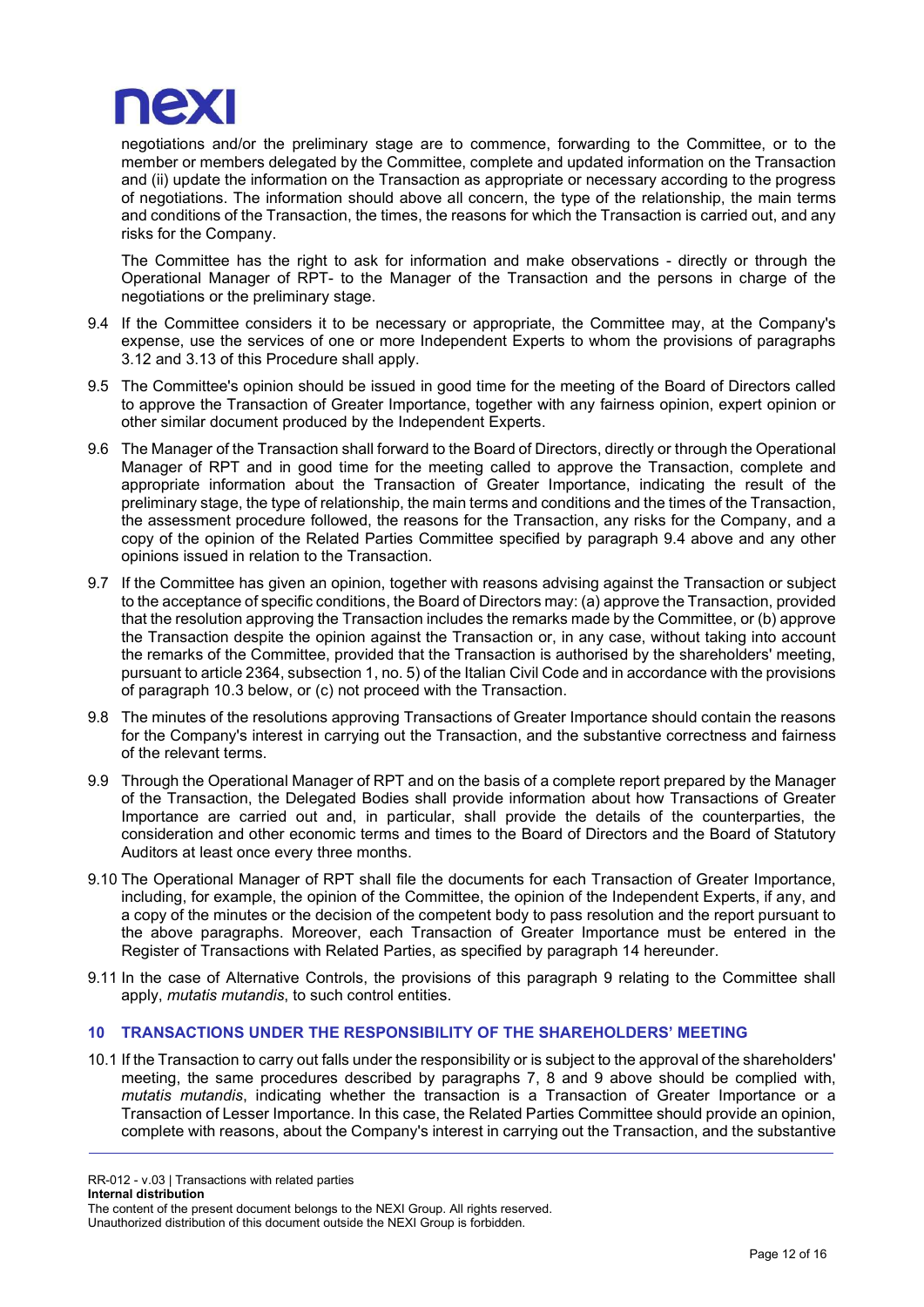

convenience and fairness of the terms when the Transaction is approved, by the Board of Directors of the Company, of the proposed resolution to present to the shareholders' meeting.

- 10.2 The opinions of the Committee and any Independent Experts appointed are attached to the proposed resolution approved by the Company's Board of Directors.
- 10.3 If for a Transaction under the responsibility of the shareholders' meeting that qualifies as a Transaction of Greater Importance - the proposed resolution to submit to the shareholders' meeting is approved even if the Related Parties Committee expresses an opinion against the Transaction, without prejudice to the provisions of articles 2368, 2369 and 2373 of the Italian Civil Code, the Transaction shall not be carried out if the majority of the voting Unrelated Shareholders vote against the Transaction, provided that the Unrelated Shareholders present at the meeting represent at least 10% of the share capital.
- 10.4 In the case of Transactions to be submitted to the shareholders' meeting that are considered to be urgent because they are associated with a corporate crisis, the provisions of article 11, subsection 5, of the RPT Regulation shall apply - if this is expressly permitted by the articles of association.

## 11 FRAMEWORK RESOLUTIONS

- 11.1 For the purpose of this Procedure, framework resolutions relating to number of consistent Transactions that are to be carried out by the Company, directly or through subsidiaries, with specific categories of Related Parties, may be adopted. In this case, framework resolutions:
	- a) shall be valid for a period not exceeding 1 year;
	- b) are related to sufficiently specific Transactions with Related Parties, indicating at least the expected maximum amount of the Transactions to carry out in the period in question and the reasons for the terms provided.
- 11.2 Framework resolutions are adopted in accordance with and in application of the provisions of paragraphs 7, 8 and 9 above, according to the expected maximum amount of Transactions subject to the framework resolution, considered as a whole. These provisions however do not apply to individual Transactions concluded to implement framework resolutions.
- 11.3 On the basis of a specific report prepared by the Manager of the Transaction, the delegated bodies shall provide a report on the execution of each framework resolution to the Board of Directors and the Board of Statutory Auditors at least once every three months.
- 11.4 When a framework resolution is approved, if the expected maximum amount of Transactions subject to such resolution qualifies these as Transactions of Greater Importance, the Company publishes an Information Document (as defined below).

## 12 TRANSACTIONS THROUGH SUBSIDIARIES

- 12.1 This Procedure is also applicable, mutatis mutandis, when a Transaction with Related Parties is carried out through a subsidiary of Nexi (intended as Transactions which are carried out by the subsidiary, but attributable to the Company pursuant to a prior examination or approval by the latter). In this case, the competent bodies of the subsidiary decide and/or execute the Transaction, subject to the opinion of the Related Parties Committee, complete with reasons.
- 12.2 In order to ensure that the Committee is involved immediately, the subsidiaries represented by the Manager of the Transaction - will promptly inform the Operational Manager of RPT about the Transactions with Related Parties of Nexi that the subsidiaries intend to carry out, forwarding immediately in advance the information specified by paragraph 7 above and the documentation necessary to implement the actions provided by the Procedure.
- 12.3 If the Transaction is approved, the Board of Directors and the Board of Statutory Auditors of the Company shall be fully informed, at least once every three months, of the execution of the Transaction.

RR-012 - v.03 | Transactions with related parties

Internal distribution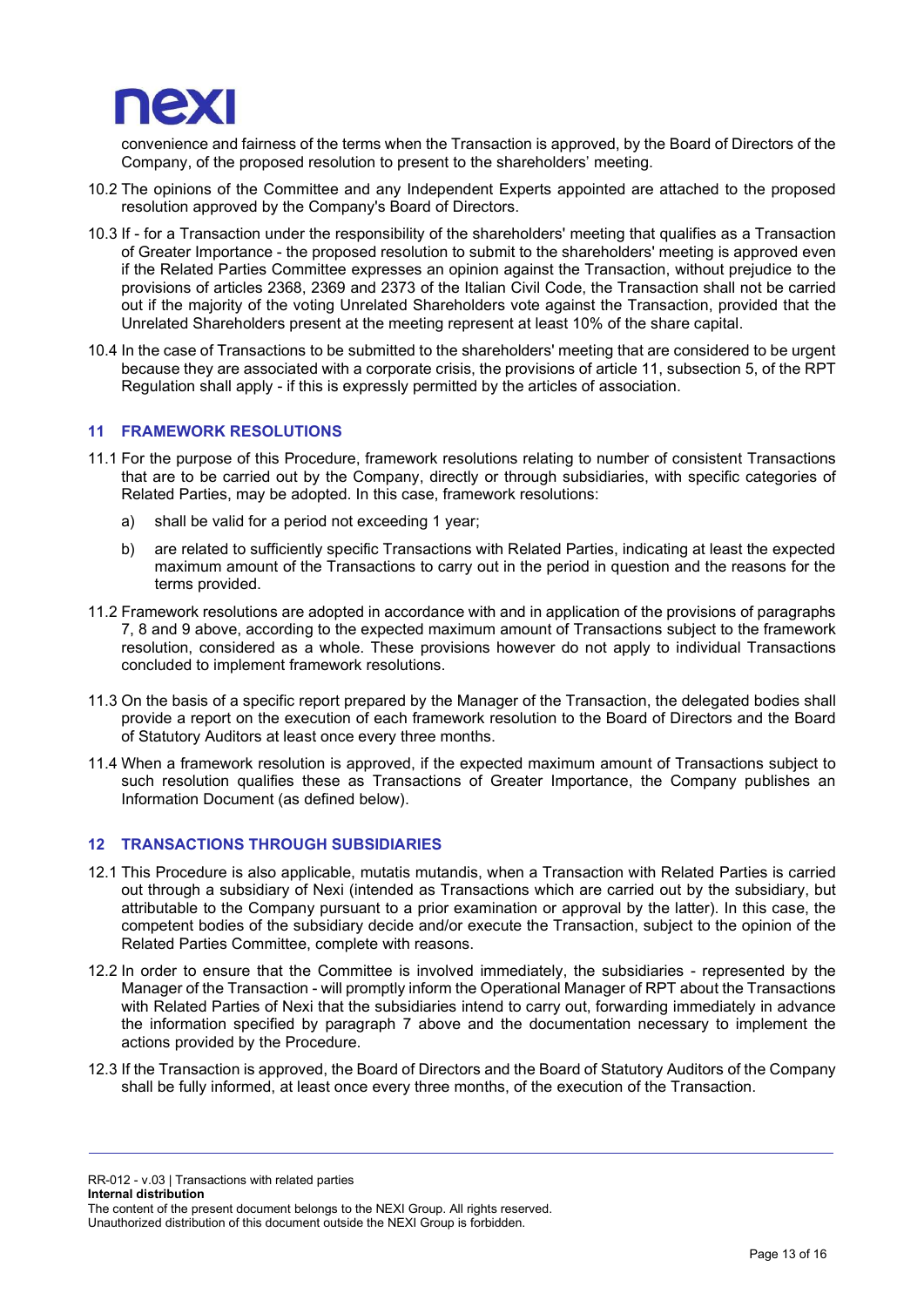

#### 13 PUBLIC DISCLOSURE OBLIGATIONS

- 13.1 The Company provides information to the public about Transactions with Related Parties using the methods and within the terms provided and governed specifically by articles 5 and 6 of the RPT Regulation, and - where applicable - by article 17 of Regulation (EU) no. 596/2014.
- 13.2 When Transactions of Greater Importance are carried out, even by Italian or foreign companies controlled by the Company, the Operational Manager of RPT, with the assistance of the corporate departments involved, shall prepare and make available to the public, pursuant to article 5 of the CONSOB Regulation, an information document drawn up in accordance with Annex 4 attached to the RPT Regulation (the "Information Document").

With the assistance of the corporate departments involved, the Operational Manager of RPT shall prepare and make available to the public an Information Document even if, during the financial year, consistent transactions are concluded with a Related Party, or with parties related both to the latter and the Company, or are carried out to attain a shared purpose which, though not qualifying individually as Transactions of Greater Importance, exceed, when considered as a whole, the thresholds of relevance specified by Annex 3 attached to the CONSOB Regulation. In this case, the provisions of article 5, subsection 4 of the CONSOB Regulations shall apply.

- 13.3 In the case of Transactions of Lesser Importance approved in the presence of a negative opinion by the Related Parties Committee, the Operational Manager of RPT, with the assistance of the corporate departments involved, shall prepare and make available to the public a document pursuant to article 7, subsection 1, (g) of the CONSOB Regulation.
- 13.4 If a Transaction with Related Parties is disclosed through a press release pursuant to article 17 of Regulation (EU) no. 596/2014, the latter shall contain not only the information to be published pursuant to the above provision, but at least the information provided by article 6, subsection 1 of the CONSOB Regulation.
- 13.5 The interim and annual reports on operations shall contain the information provided by article 5, subsection 8 of the CONSOB Regulation. Information on individual Transactions of Greater Importance may be included by reference to the published Information Documents, reporting any significant updates.
- 13.6 In order to ensure coordination with the procedures set forth by article 154-bis of the Consolidated Law on Finance, the Manager in charge of preparing the company's financial reports shall receive any information it may request on Transactions with Related Parties.
- 13.7 The Transaction Manager of the Company or the subsidiary that carries out the Transaction shall promptly forward to the Operational Manager of RPT and the other departments involved, any information and documents that may be required to fulfil the obligations specified by the above subsections of this paragraph 13, together with the information and documents necessary to fulfil the mandatory reporting obligations for Excluded Transactions, framework resolutions and the related implementing operations.

#### 14 REGISTER OF TRANSACTIONS WITH RELATED PARTIES

- 14.1 Nexi establishes a Register of Transactions with Related Parties, in which all Transactions of Greater and Lesser Importance with Related Parties are entered.
- 14.2 The Register of Related Parties, which is stored in electronic format, is prepared and updated by the Operational Manager of RPT.
- 14.3 The Operational Manager of RPT and the Control departments have access to the Register of Transactions.

# 15 UPDATING AND PUBLICATION OF THE PROCEDURE

15.1 Nexi's Board of Directors periodically decides, at least once every three years, whether to revise this Procedure, taking into account, moreover, the effectiveness in the practical application thereof and any changes that may have occurred in the Company's ownership structure. Amendments to this Procedure

RR-012 - v.03 | Transactions with related parties

Internal distribution

The content of the present document belongs to the NEXI Group. All rights reserved.

Unauthorized distribution of this document outside the NEXI Group is forbidden.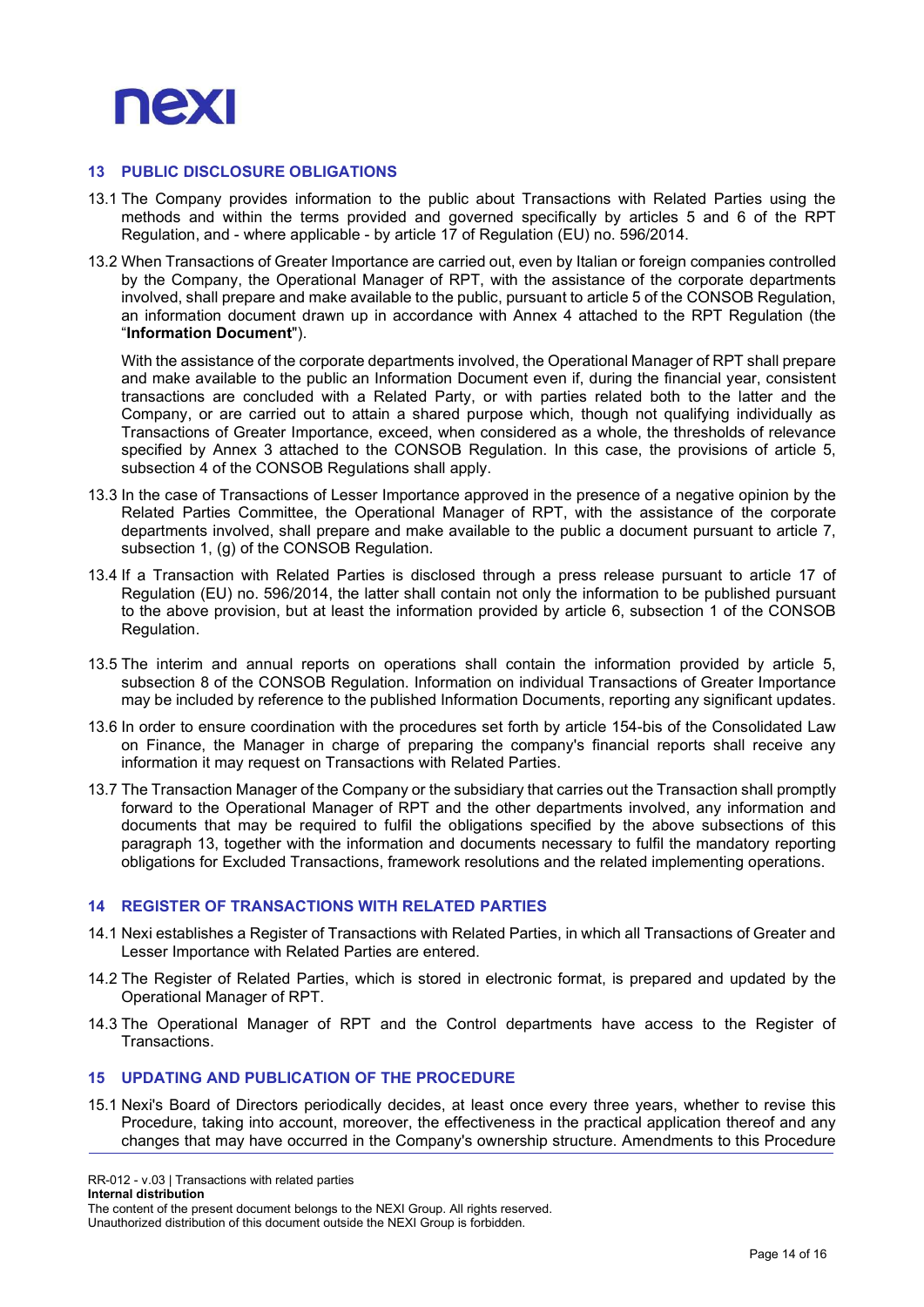

are approved by the Board of Directors subject to the favourable opinion of the Related Parties Committee or, failing this, in accordance with article 4 of the RPT Regulation.

15.2 This Procedure is made available to the public on the Company's website by the Operational Manager of RPT and is referred to, by reference to the website, in the annual report on operations.

#### 16 SUPERVISION OF THE PROCEDURE

16.1 Nexi's Board of Statutory Auditors ensures that this Procedure complies with the general principles of the RPT Regulation, and the compliance thereof, and reports to the Company's shareholders' meeting in accordance with article 2429, second subsection, of the Italian Civil Code or article 153 of the Consolidated Law on Finance.

#### 17 ANNEXES

Annex 1 - Identification of Transactions of Greater Importance with Related Parties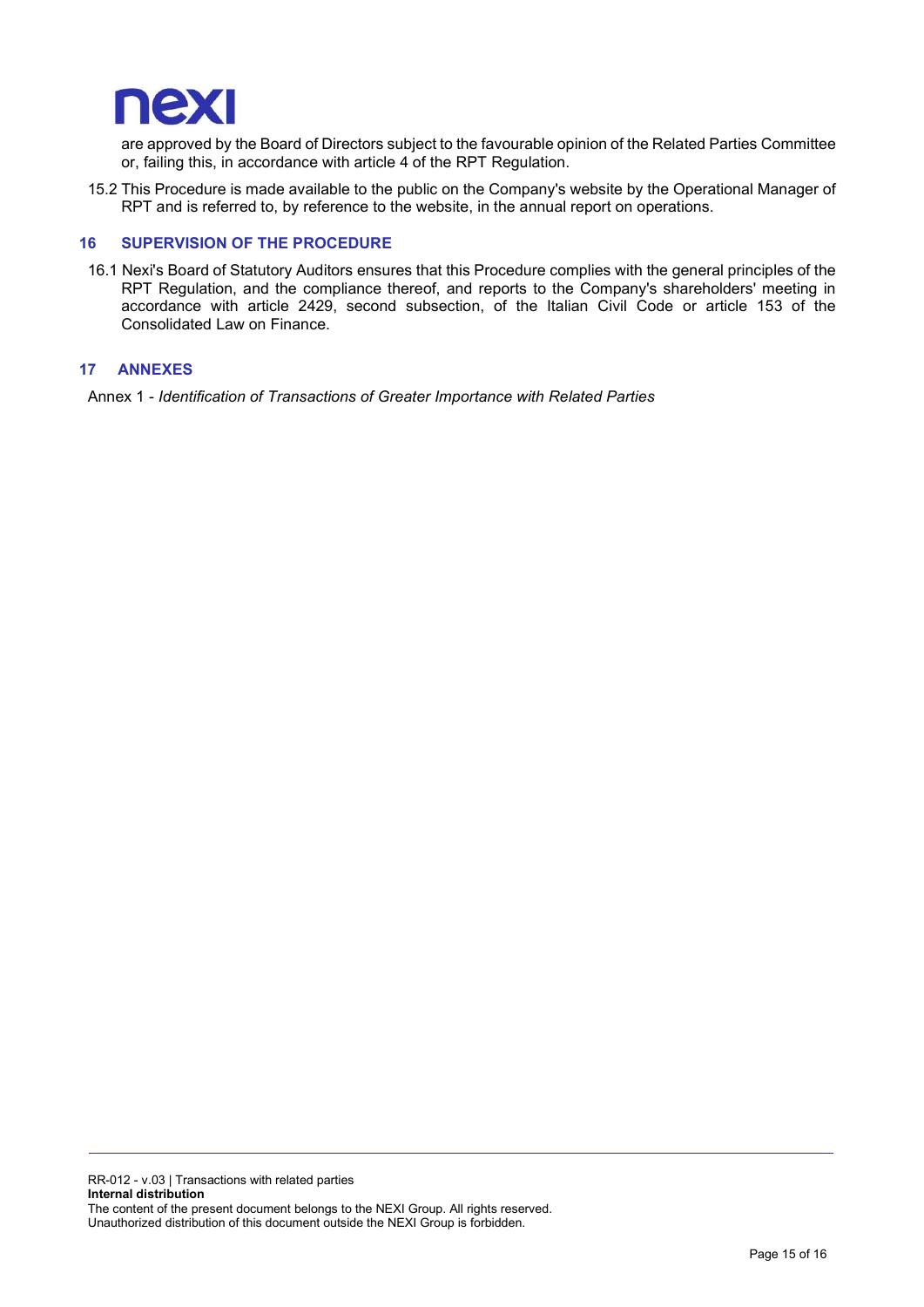

## Annex 1

# IDENTIFICATION OF TRANSACTIONS OF GREATER IMPORTANCE WITH RELATED PARTIES

In accordance with the provisions of Annex 3 of the RPT Regulation, this Annex establishes the quantitative criteria to identify Transactions of Greater Importance.

#### Quantitative criteria

1. Transactions of Greater Importance are identified as those in which at least one of the following relevance ratios, that are applicable according to the specific transaction, is higher than the threshold of 5%:

a) Equivalent-value relevance ratio: this is the ratio between the equivalent value of the transaction and the shareholders' equity taken from the most recent (consolidated, if drawn up) balance sheet published by the company or, for listed companies, if greater, the capitalisation of the company established at the close of the last open market day included in the reference period of the most recent accounting document (yearly or half-yearly financial report or interim financial documents, if drawn up).

If the economic conditions of the transaction are determined, the equivalent value of the transaction is:

- (i) for cash items, the amount paid to/by the contractual counterparty;
- (ii) for items consisting of financial instruments, the fair value calculated, on the date of the transaction, in accordance with international accounting standards adopted with Regulation (EC) no. 1606/2002;
- (iii) for financing transactions or guarantees, the maximum amount that may be disbursed.

If the economic conditions of the transaction depend in whole or in part on quantities that are not yet known, the equivalent value of the transaction is the highest value that may be received or is payable pursuant to the agreement.

b) Relevance ratio of assets: this is the ratio between the total assets of the entity made subject of the transaction and the total assets of the company. The data to be used must result from the most recent (consolidated, if drawn up) balance sheet published by the company; where possible, similar data must be used to calculate the assets of the entity subject to the transaction.

For acquisitions and disposals of investments in companies that affect the scope of consolidation, the value of the numerator is the total assets of the subsidiary, regardless of the percentage of capital involved.

For acquisitions and disposals of investments in companies that do not affect the scope of consolidation, the value of the numerator is:

- (i) in the case of acquisitions, the value of the transaction plus any liabilities of the target company taken on by the purchaser;
- (ii) in the case of disposals, the fee for the asset disposed of.

For transactions involving the acquisition and disposal of other assets (other than the acquisition of an investment), the value of the numerator is:

- (i) in the case of acquisitions, the fee or the book value attributed to the asset, whichever is greater;
- (ii) in the case of disposals, the book value of the asset.